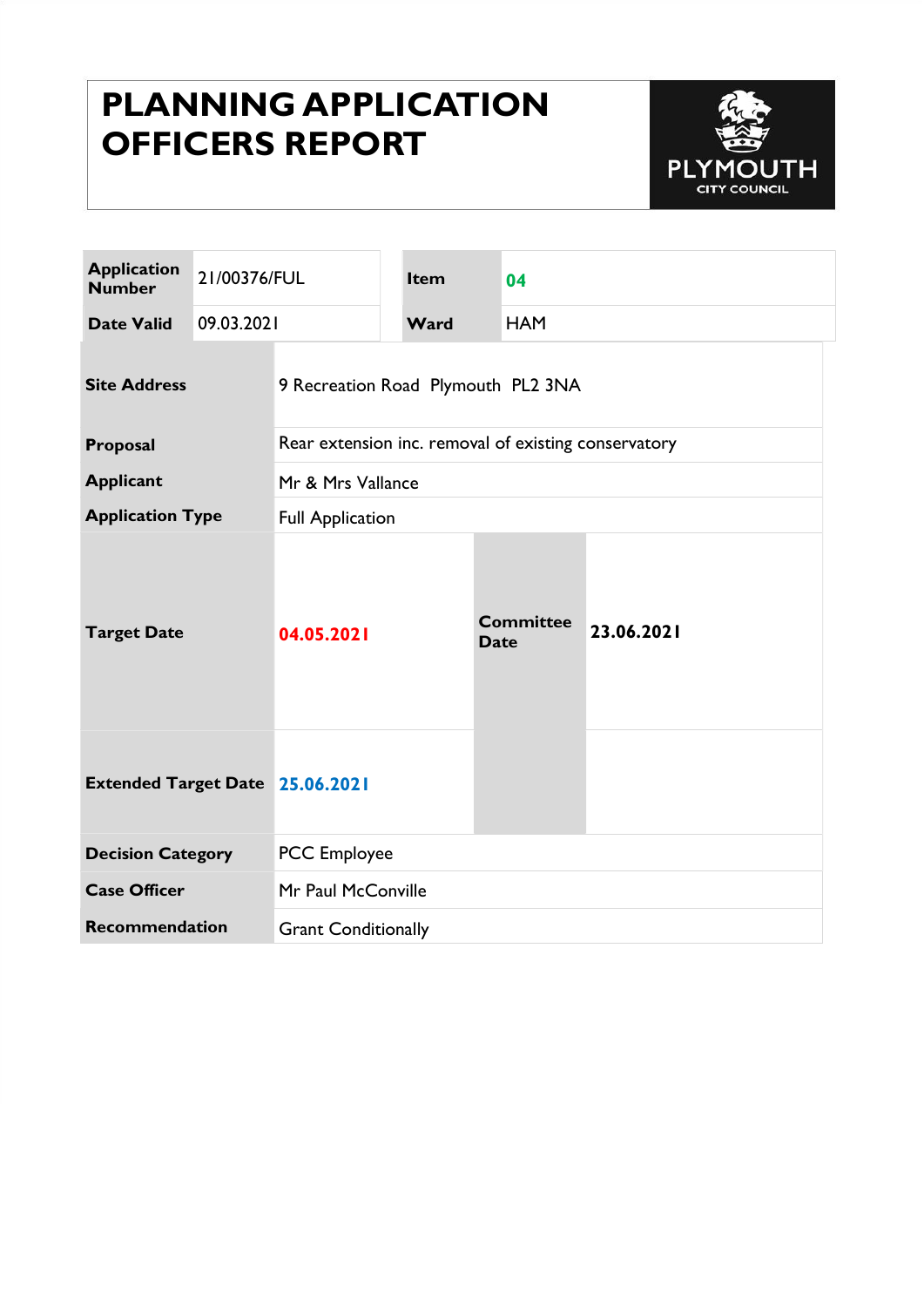

This application has been referred to Planning Committee as the applicant is an employee of Plymouth City Council.

#### 1. Description of Site

9 Recreation Road is a two storey semi-detached dwelling in the Ham ward of Plymouth.

#### 2. Proposal Description

Rear extension including removal of the existing conservatory. The proposed rear extension is 20cm from the shared boundary and measures 4.05m deep, 7.5m wide and 3.2m in height.

## 3. Pre-application Enquiry

No pre-application enquiry associated with this application.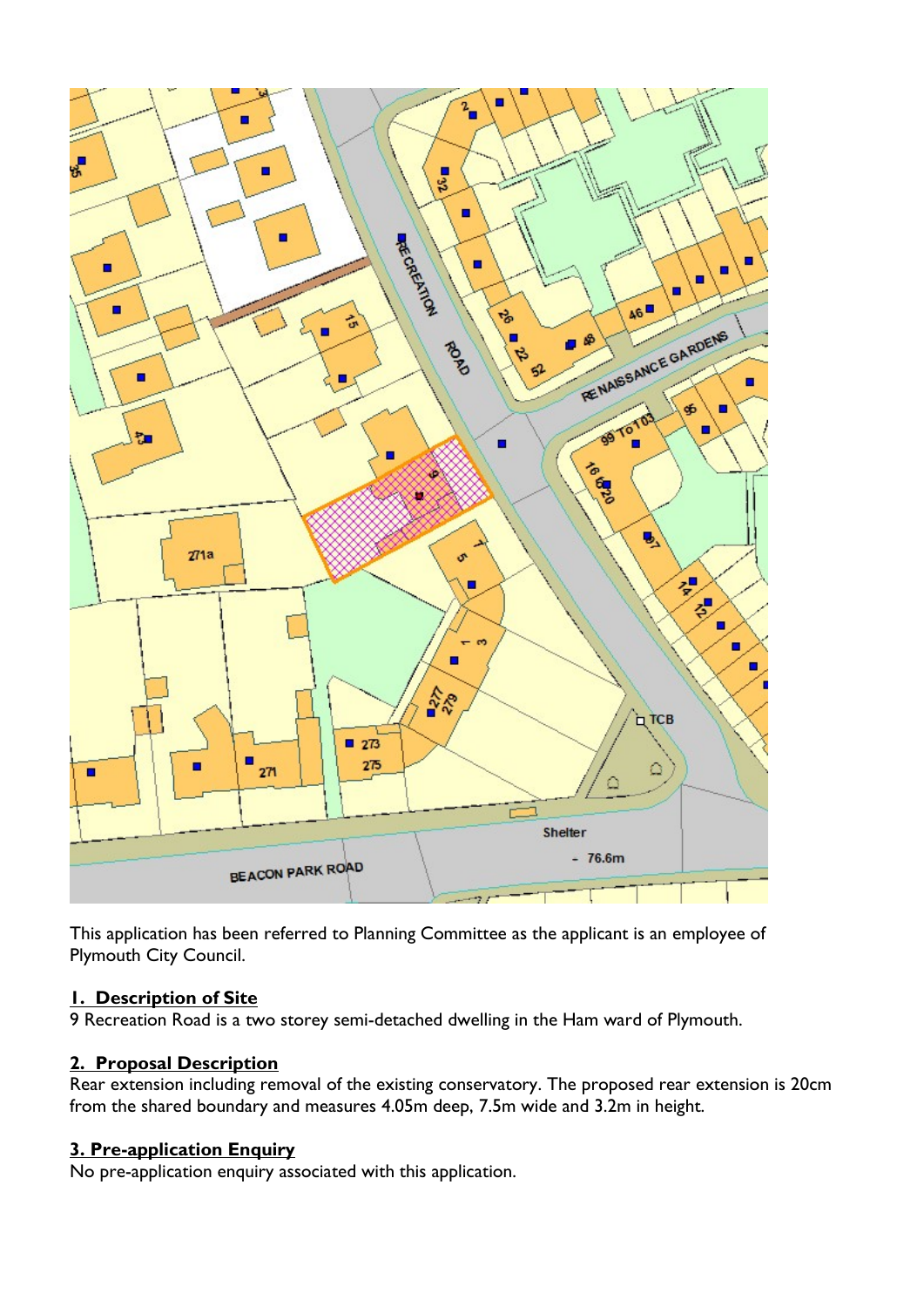## 4. Relevant Planning History

02/01568/FUL - Rear conservatory. Granted conditionally.

#### 5. Consultation Responses

None requested.

#### 6. Representations

None received.

#### 7. Relevant Policy Framework

Section 70 of the 1990 Town and Country Planning Act requires that regard be had to the development plan, any local finance and any other material considerations. Section 38(6) of the 2004 Planning and Compensation Act requires that applications are to be determined in accordance with the development plan unless material considerations indicate otherwise. For the purposes of decision making, as on March 26th 2019, the Plymouth & South West Devon Joint Local Plan 2014 - 2034 is now part of the development plan for Plymouth City Council, South Hams District Council and West Devon Borough Council (other than parts South Hams and West Devon within Dartmoor National Park.

Other material considerations include the policies of the National Planning Policy Framework (NPPF), Planning Practice Guidance (PPG) and National Design Guidance. Additionally, the following planning documents are also material considerations in the determination of the application:

The Plymouth and South West Devon Supplementary Planning Document (SPD) (2020).

#### 8. Key Issues/Material Considerations

1. This application has been considered in the context of the development plan, the Framework and other material policy documents as set out in Section 7. The application turns upon policies DEV1 (Protecting health and amenity) and DEV20 (Place shaping and the quality of the built environment) of the Plymouth and South West Devon Joint Local Plan 2014-2034 (2019) and the National Planning Policy Framework 2019.

#### Site Context

2. The property currently has a rear conservatory with a hipped roof which measures 4.05m deep (with chamfered corners), 3.6m wide and 3.3m in height (eaves 2.4m). The existing conservatory is situated along the shared boundary of No. 11 Recreation Road.

3. The proposed extension will project 4.05m from the rear of the dwelling which is the same depth as the current conservatory. No.11 Recreation Road has a conservatory to the rear which is situated along the shared boundary. The proposed rear extension at No.9 is the same height as the conservatory at No.11 but will project approximately 2m further.

#### Principle of Development

4. Joint Local Plan policies indicate that the proposal is acceptable in principle.

#### Negotiations Undertaken

5. The original plans submitted were considered acceptable and the assessment has been based on the original plans.

## Visual Impact

6. Officers have considered the design and visual impact of the development against the guidance in the SPD and consider it acceptable in accordance with policy DEV20.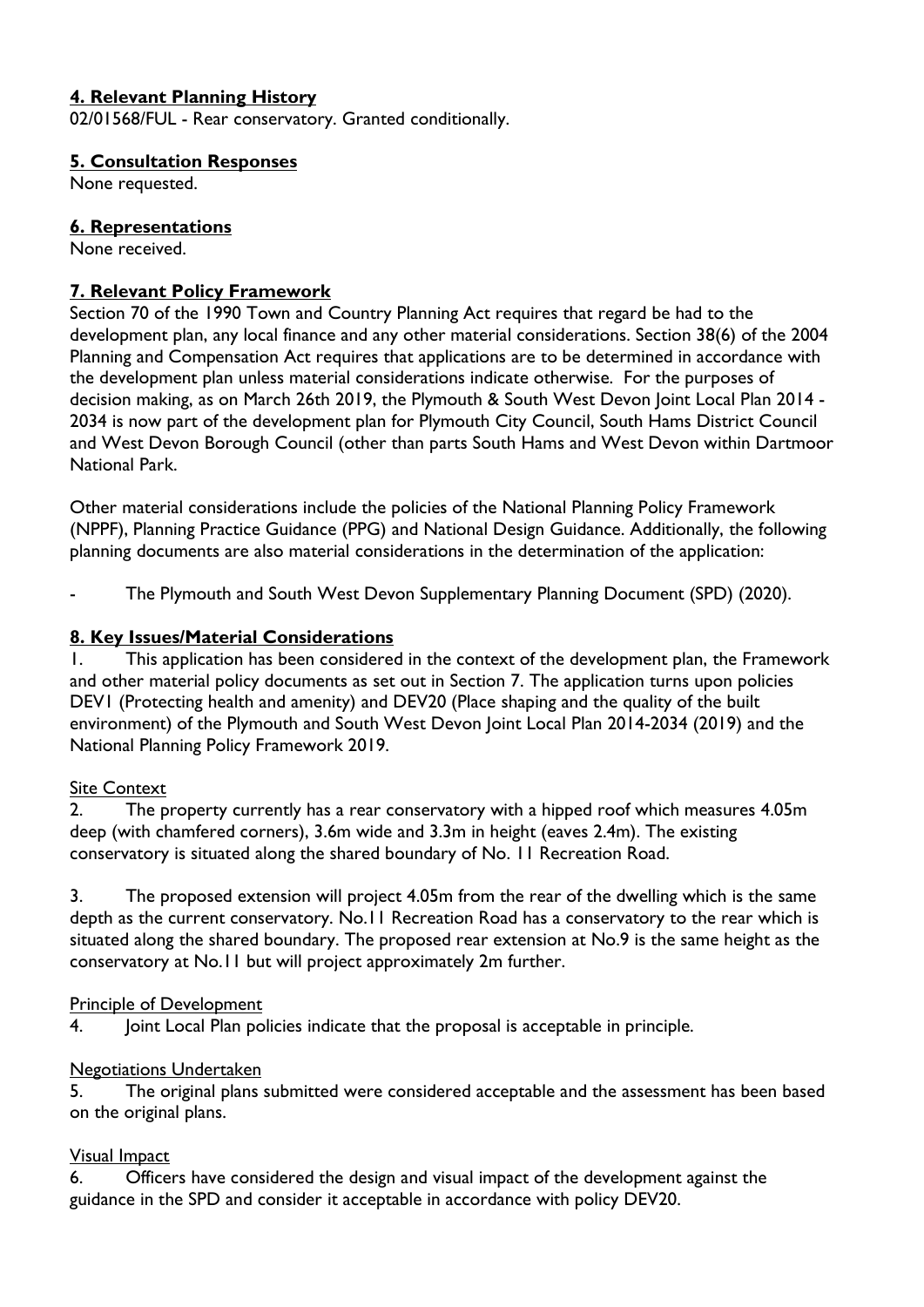7. The rear extension is characteristic of a residential extension and appears subservient to the existing dwelling. The rear extension is deemed to be in keeping with the main dwelling and the character of the area and therefore accords with para 13.45 of the JLP SPD.

8. Paragraph 13.12 of the Joint Local Plan states that "flat roofs will be discouraged where they are not a feature of the original house although they can sometimes be acceptable at the rear of properties, particularly where they are not prominent".

9. Officers consider the flat roof of this development to be acceptable as it is located to the rear of the property and not in a prominent position. Furthermore, the roof lantern is considered to soften the appearance of the proposed flat roof.

10. The wall to the north along the shared boundary will be blue/black brickwork while the west and south walls are to be finished with rendered masonry. The applicant has explained the difference in the north wall finish is due to the impracticality of rendering the wall with limited space available due to the neighbour's conservatory.

11. The flat roof will be GPR/single ply membrane, and the doors and windows will be anthracite grey UPVC. All the proposed materials and finishes are considered appropriate against the guidance in the JLP SPD, clearly matching with the existing palette of the dwelling.

#### Amenity

12. The residents at No. 11 Recreation will be accustomed to having a neighbouring structure of 4.05m depth close to the shared boundary. Notwithstanding the difference in structure and materials, officers do not consider the rear extension to be overbearing or demonstrably harmful with regards to loss of light. The extension does not breach the 45 degree guidance set out in the JLP SPD, and the orientation and siting of the structure means that it is unlikely to cause significant overshadowing or a demonstrable loss of light; therefore officers consider the proposal to be acceptable and in accordance with policy DEV1.

#### Other Considerations

13. Officers consider there are no other material planning considerations relevant to this planning application.

## 9. Human Rights

Human Rights Act - The development has been assessed against the provisions of the Human Rights Act, and in particular Article 1 of the First Protocol and Article 8 of the Act itself. This Act gives further effect to the rights included in the European Convention on Human Rights. In arriving at this recommendation, due regard has been given to the applicant's reasonable development rights and expectations which have been balanced and weighed against the wider community interests, as expressed through third party interests / the Development Plan and Central Government Guidance.

## 10. Local Finance Considerations

None.

## 11. Planning Obligations

The purpose of planning obligations is to mitigate or compensate for adverse impacts of a development, or to prescribe or secure something that is needed to make the development acceptable in planning terms. Planning obligations can only lawfully constitute a reason for granting planning permission where the three statutory tests of Regulation 122 of the CIL Regulations 2010 are met.

Planning obligations not required due to the nature and size of proposal.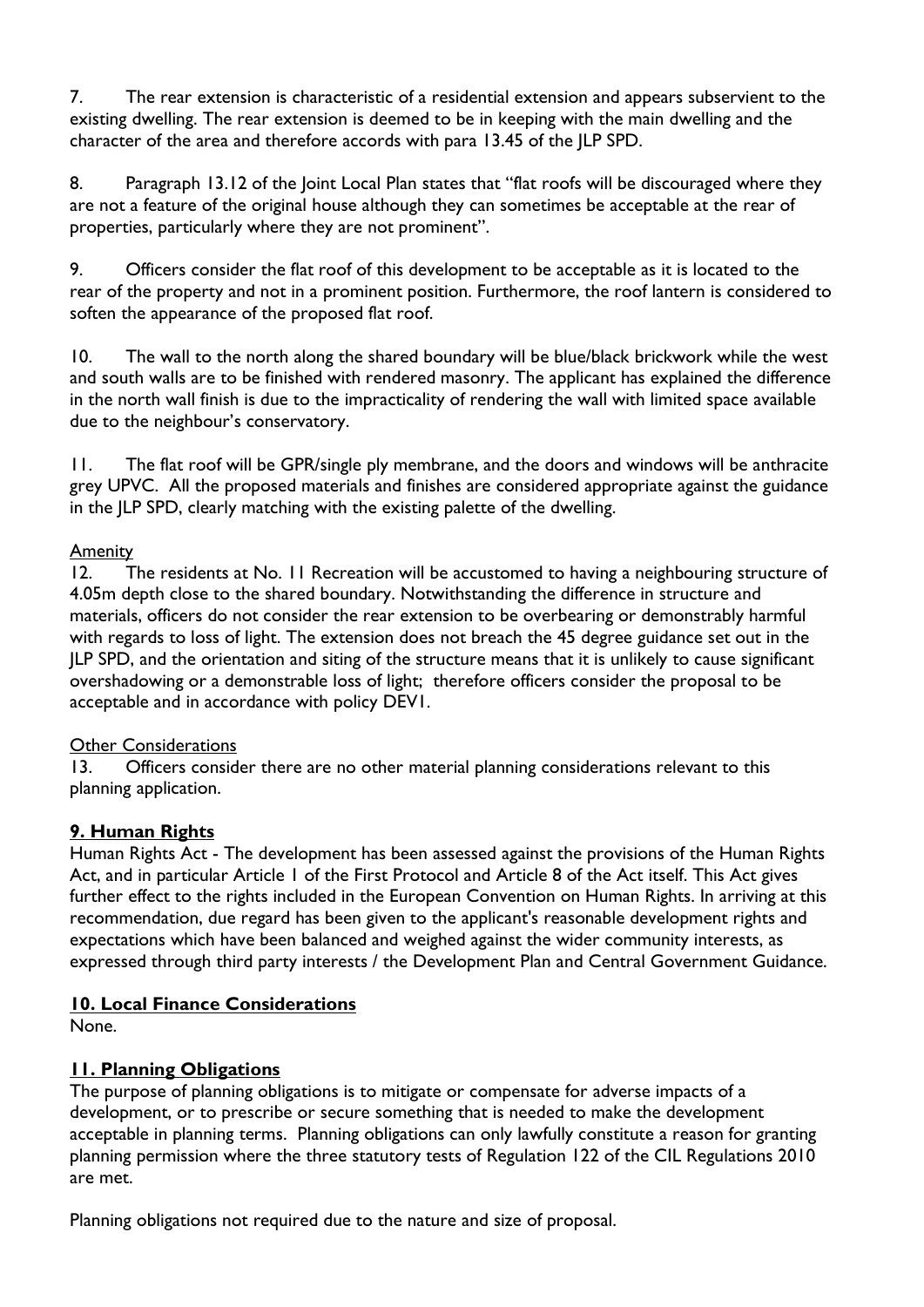## 12. Equalities and Diversities

This planning application has had due regard to Section 149 of the Equality Act with regard to the Public Sector Equality Duty and has concluded that the application does not cause discrimination on the grounds of gender, race and disability.

## 13. Conclusions and Reasons for Decision

The development does not pose any adverse impact on street scene or neighbouring amenity and is considered compliant with policies DEV1 and DEV20 of the Joint Local Plan. Therefore, and having taken account of the NPPF and S38(6) of the Planning and Compulsory Purchase Act 2004, officers have concluded that the proposal accords with policy and national guidance and is recommended for conditional approval.

#### 14. Recommendation

In respect of the application dated 09.03.2021 it is recommended to Grant Conditionally.

#### 15. Conditions / Reasons

The development hereby permitted shall be carried out in accordance with the following approved plans:

## 1 CONDITION: APPROVED PLANS

 Location Plan 02032021 - received 02/03/21 Existing block/Site Plan and Proposed AV20 0806-01 - received 02/03/21 Proposed GF Layout and Elevations AV20 0806-05 - received 02/03/21

Reason:

For the avoidance of doubt and in the interests of good planning, in accordance with the Plymouth & South West Devon Joint Local Plan 2014–2034 (2019).

## 2 CONDITION: COMMENCE WITHIN 3 YEARS

The development hereby permitted shall be begun before the expiration of three years beginning from the date of this permission.

Reason:

To comply with Section 51 of the Planning & Compulsory Purchase Act 2004.

## INFORMATIVES

## 1 INFORMATIVE: (NOT CIL LIABLE) DEVELOPMENT IS NOT LIABLE FOR A COMMUNITY INFRASTRUCTURE LEVY CONTRIBUTION

The Local Planning Authority has assessed that this development, due to its size or nature, is exempt from any liability under the Community Infrastructure Levy Regulations 2010 (as amended).